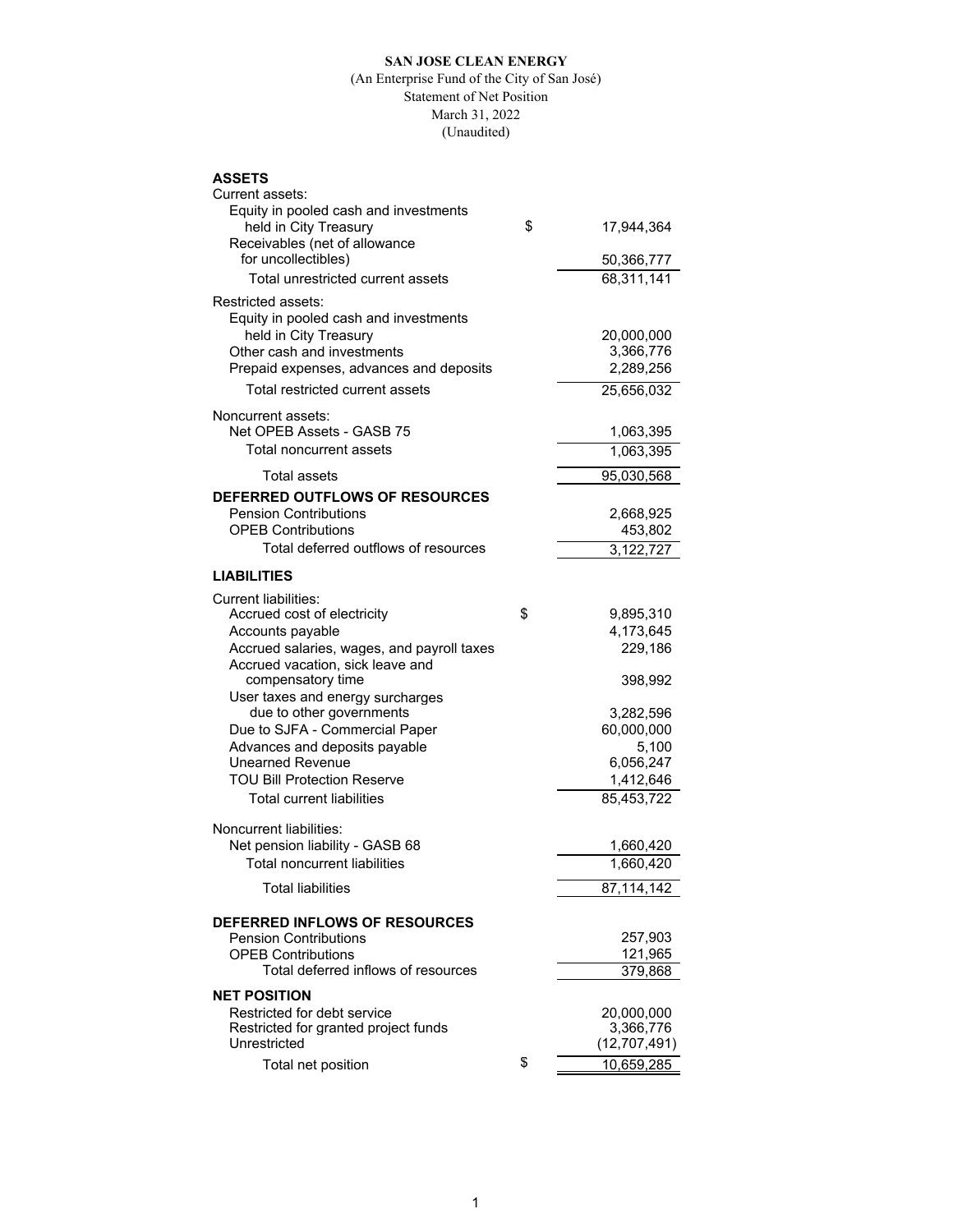# **SAN JOSE CLEAN ENERGY**

## (An Enterprise Fund of the City of San José) Statement of Revenues, Expenses, and Changes in Fund Net Position For the Period July 1, 2021 to March 31, 2022 (Unaudited)

| <b>OPERATING REVENUES</b>                     |                   |
|-----------------------------------------------|-------------------|
| Power sales                                   | \$<br>229,322,145 |
| <b>Other Revenues</b>                         | 76,854            |
| Total operating revenues                      | 229,398,999       |
| <b>OPERATING EXPENSES</b>                     |                   |
| Power purchases                               | 229,273,514       |
| Operations and maintenance                    | 6,685,708         |
| General and administrative                    | 7,759,059         |
| Total operating expenses                      | 243,718,281       |
| Operating income (loss)                       | (14, 319, 282)    |
| <b>NONOPERATING REVENUES (EXPENSES)</b>       |                   |
| <b>Investment Revenue</b>                     | 24,494            |
| <b>Interest Expense</b>                       | (51, 462)         |
| Letter of Credit Fees                         | (789, 998)        |
| <b>Commercial Paper Fees</b>                  | (324, 562)        |
| Intergovernmental Payment to City of San Jose | (220, 450)        |
| Net nonoperating revenues (expenses)          | (1,361,978)       |
| Income (loss) before capital contributions,   |                   |
| commercial paper/short-term notes payable     | (15,681,260)      |
| Change in net position                        | (15,681,260)      |
| Total net position - beginning                | 26,340,545        |
| Total net assets - ending                     | \$<br>10,659,285  |
|                                               |                   |